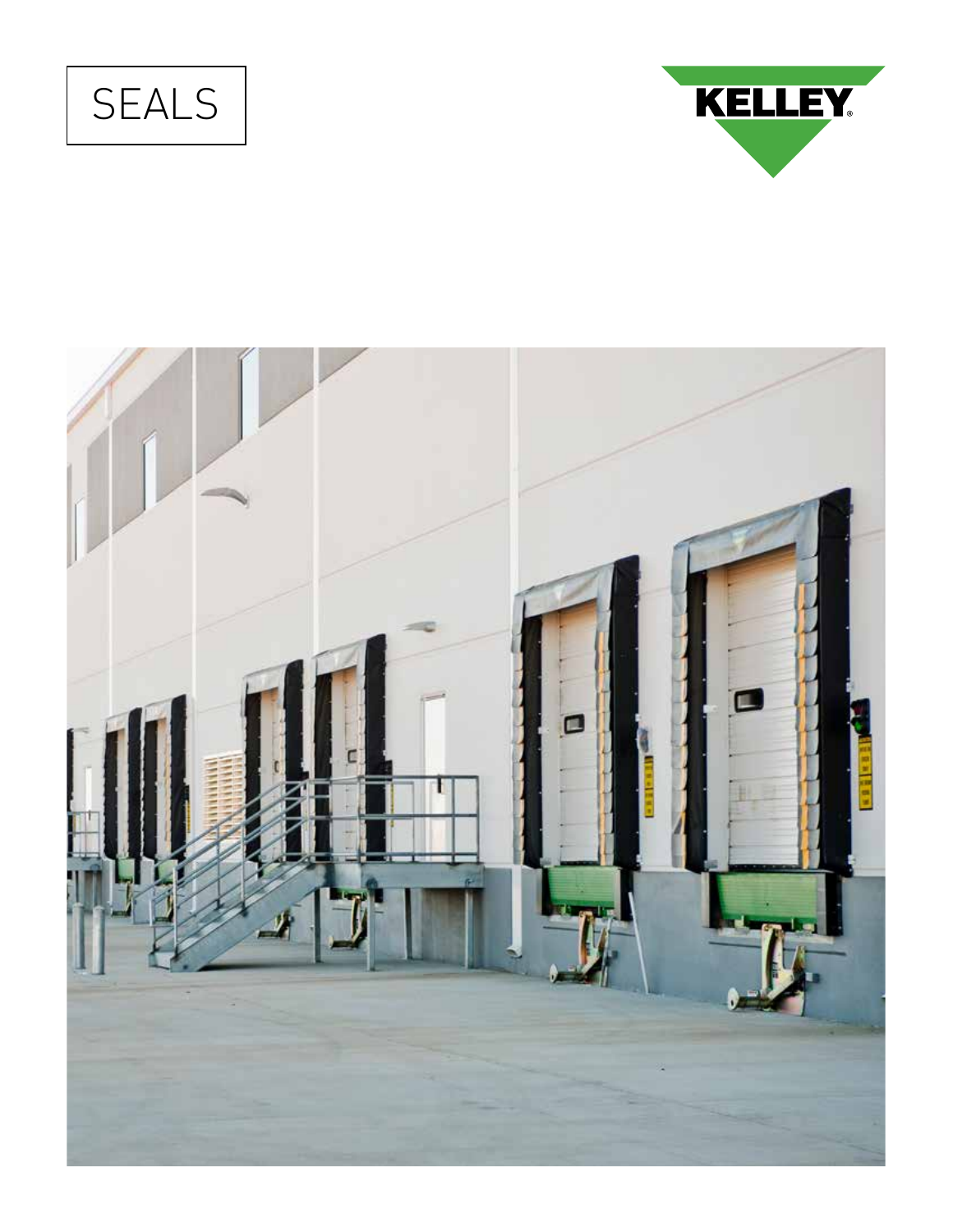### FORGING A STEEL STANDARD

Staples and nails rust and, over time, create weak spots **in the wood.** 



Plated TEK screws with load-spreading washers in steel provide a stronger, more durable hold.

# KELLEY WEARMASTER® DOCK SEAL HEAD PAD SYSTEM

Yard Jockey Operation? Double the life of your dock seal with Wearmaster.

Air-ride suspension trailers can move up and down during loading/unloading.  $\odot$  (o)  $\odot$   $\odot$ 

- The patented WearMaster® features an innovative two-piece movable head pad and wear pleat system that actually moves vertically with the trailer, reducing wear on your head pad and side pads, increasing the life of your dock seal.
- The durable head pad slides up to six inches with the trailer as it shifts up or down from load weight changes, air-ride suspensions or yard-spotting tractors.
- The WearMaster dock seal, constructed of Kelley's strongest materials, including rollformed Tufsteel® galvanized steel framing, will enhance seal performance at your loading dock.



When a stationary head pad and wear pleat system is utilized, after time, movement of the trailer causes damage and can lead to detachment resulting in an unprotected wall surface and loss of seal.



# **The Problem The Solution**



Wearmaster's two-piece floating head pad and wear pleat system accommodates movement as trailer is lowered.



Tufsteel® Galvanized Steel Framing delivers low cost of ownership through durability and value. Tufsteel framing is backed with a 5-year warranty!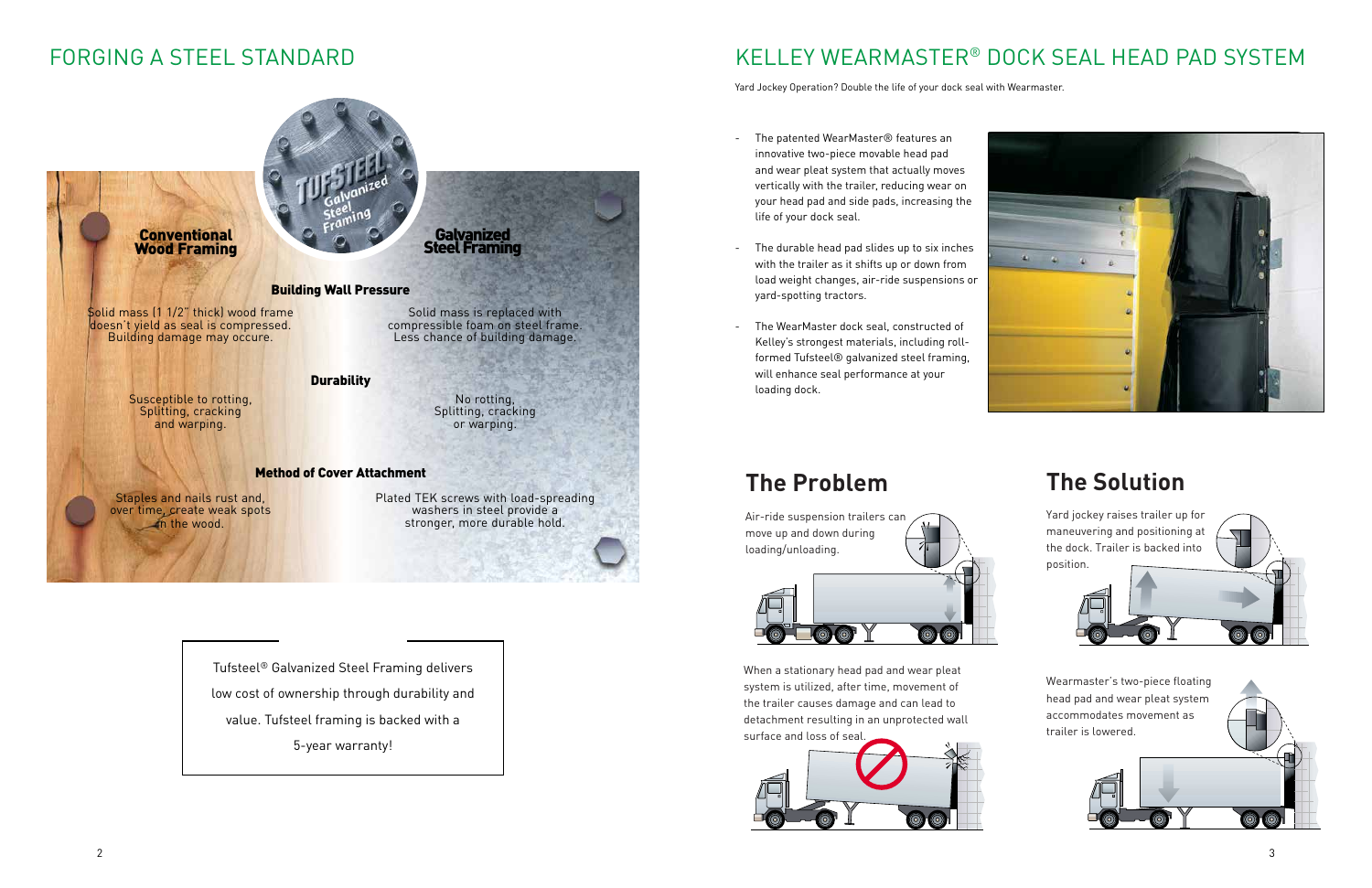

## L-SHAPED DOCK SEALS V-SHAPED DOCK SEALS



#### DSHL SERIES L-SHAPED DOCK SEAL WITH HEAD CURTAIN

While adapting to a wide variety of trailer widths, the DSHL provides total access to the trailer when docked at doors with openings over 9' high. The DSHL features a modular hood-style head curtain that does not over-compress due to extra projection required on similar competitive models. The DSHL is equipped with the standard roll-formed Tufsteel® galvanized steel framing.





#### DSSL SERIES L-SHAPED DOCK SEAL WITH STATIONARY HEAD PAD

Whether your trailer is 8' or 8' 6" wide, the DSSL provides full-width access to the trailer when docked at doors up to 9' high. Extremely versatile, the DSSL features a compression foam head pad with L-shaped side pads and roll-formed Tufsteel galvanized steel framing. The side pads are equipped with triangular-shaped foam wedges that support the "L-shape" of the side pads.







### VS SERIES DOCK SEAL WITH STATIONARY HEAD PAD

Experience great sealing effectiveness even if your trailer is docked offcenter. The patented V-Seal is the ideal dock seal for sealing the hinge air gap and providing better access to the back of the trailer. The V-Seal accommodates various trailer widths and dock doors up to 9'.

#### DESIGN ADVANTAGES

- Exclusive TS-55® Super Fabric base material provides exceptional wear.
- TS-55® SuperFabric wear face protects against sharp edges on the outside of trailers.
- 3" inside bottom flaps.
- Roll-formed Tufsteel galvanized steel framing.

### VSH SERIES DOCK SEAL WITH HEAD CURTAIN

This exclusive V-Seal model offers a tight sidewall seal, with the added benefit of a hood-style head curtain for application with taller doorways. The unique modular hood configuration includes extra-durable TS-55® Super Fabric curtain, support pads on seamless aluminum tubing for front support, end caps and roll-formed Tufsteel galvanized steel framing.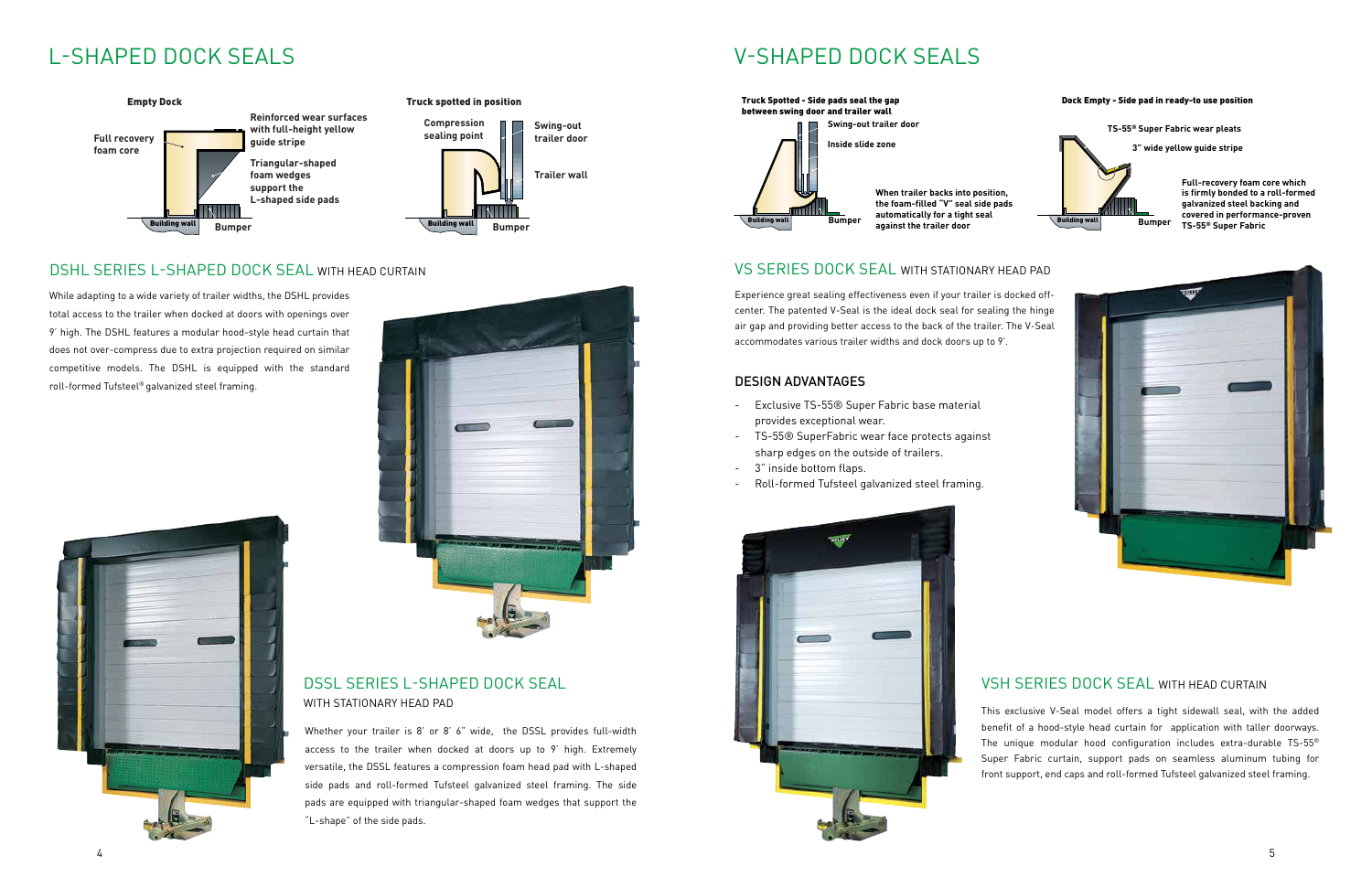

#### FLAME RETARDANT FABRIC

Many of our fabrics offer optional flame retardant designs. These fabrics are engineered or tested to the strict standards of the California State Title 19 and NFPA-701. These flame retardant fabrics are designed to self extinguish a flame in two seconds or less once the source is removed.

*Note: Not all fabrics are available in all colors. Please check with your local Kelley Distributor to verify color availability in your choice of fabric. Due to printing variances, actual fabric colors may differ.*

#### TS-55® SUPER FABRIC

Heavy-duty polyester-based fabric with a polymer blend coating on both sides resulting in the highest puncture and tear resistance of any fabric in the industry.

#### 40 OZ. VINYL

Woven polyester base fabric with a vinyl coating on both sides.

#### 22 OZ. VINYL

Woven polyester-based fabric with a vinyl coating on both sides.

### AVAILABLE FABRICS



## DOCK SEAL OPTIONS AND ACCESSORIES

#### **Wear Pleats**

- Provide maximum resistance to trailer abrasion.
- Fabric pleats overlap on pad face.
- Available in 4", 8" and 16" exposures.

#### **DSH with Foam Front**

- Foam front is sewn to the face of the hood
- Available in 2" thickness.

#### **Head Curtain Pull Rope Assembly**

- For easy adjustment of head curtain for various trailer heights.

#### **Bottom Flaps**

- Close gap at bottom of side pads.
- Extend pad when using above-the-dock bumper
- Cover fabric is attached to side pad.

#### **Wear Faces**

- Provide more durability and life by adding an extra layer of fabric to the face of the pads
- Available for interior side pad.

#### **Flame-Retardant Foam and Fabric**

- Meets federal standards.